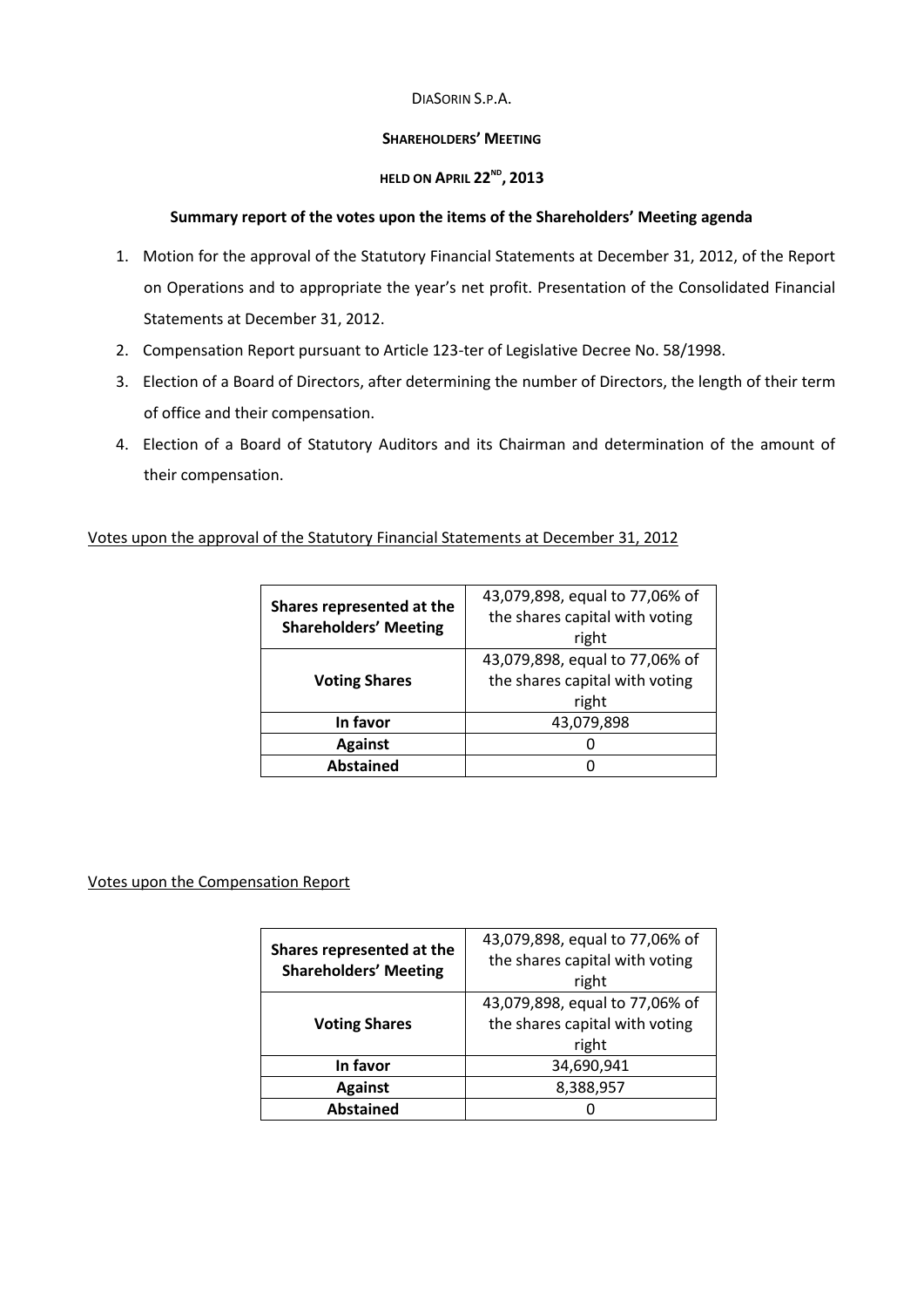## Votes upon the determination of the number of members of the Board of Directors

| Shares represented at the<br><b>Shareholders' Meeting</b> | 43,079,898, equal to 77,06% of<br>the shares capital with voting<br>right |
|-----------------------------------------------------------|---------------------------------------------------------------------------|
| <b>Voting Shares</b>                                      | 43,079,898, equal to 77,06% of<br>the shares capital with voting<br>right |
| In favor                                                  | 36,456,815                                                                |
| <b>Against</b>                                            | 5,733,779                                                                 |
| <b>Abstained</b>                                          | 889,304                                                                   |

## Votes upon the compensation of the member of the Board of Directors

| Shares represented at the<br><b>Shareholders' Meeting</b> | 43,079,898, equal to 77,06% of |
|-----------------------------------------------------------|--------------------------------|
|                                                           | the shares capital with voting |
|                                                           | right                          |
| <b>Voting Shares</b>                                      | 43,079,898, equal to 77,06% of |
|                                                           | the shares capital with voting |
|                                                           | right                          |
| In favor                                                  | 34,987,373                     |
| <b>Against</b>                                            | 7,199,891                      |
| <b>Abstained</b>                                          | 892,634                        |

## Votes upon the appointment of the Board of Directors

| Shares represented at the<br><b>Shareholders' Meeting</b> | 43,079,898, equal to 77,06% of |
|-----------------------------------------------------------|--------------------------------|
|                                                           | the shares capital with voting |
|                                                           | right                          |
| <b>Voting Shares</b>                                      | 43,079,898, equal to 77,06% of |
|                                                           | the shares capital with voting |
|                                                           | right                          |
| In favor                                                  | 35,115,585                     |
| <b>Against</b>                                            | 7,072,051                      |
| <b>Abstained</b>                                          | 892,262                        |

# Votes upon the appointment of the Board of Statutory Auditors

| Shares represented at the<br><b>Shareholders' Meeting</b> | 43,079,898, equal to 77,06% of |
|-----------------------------------------------------------|--------------------------------|
|                                                           | the shares capital with voting |
|                                                           | right                          |
| <b>Voting Shares</b>                                      | 43,079,898, equal to 77,06% of |
|                                                           | the shares capital with voting |
|                                                           | right                          |
| In favor                                                  | 42,890,420                     |
| <b>Against</b>                                            | 4,011                          |
| <b>Abstained</b>                                          | 185,467                        |